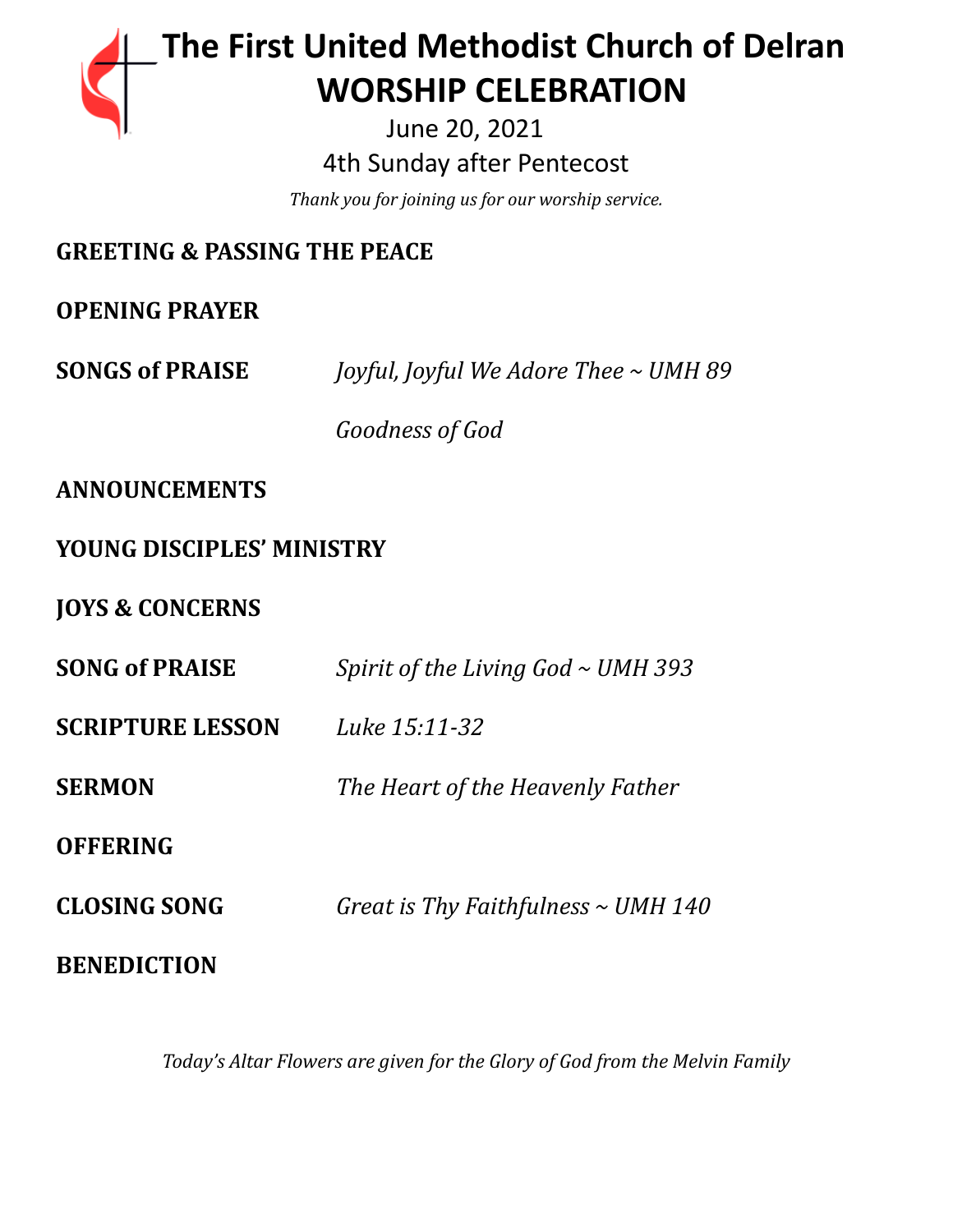

June 20, 2021

### **WORSHIP GOD**

- **Indoor Services** are in the Sanctuary on Sundays at 10AM. Masks are optional and social distancing between households is required. Nursery care is provided. Please check in on our website whether you are in person or online. The online service will be livestreamed from the Sanctuary at 10AM. Please prepare prayerfully & note the precautions & guidelines on our website, [delranumc.org](http://www.delranumc.org).
- **Sunday Service Check-in:** [Complete](https://forms.gle/2MxBkhaYGvKQZRcc9) this form to record your attendance for the online service.
- **● Join the Service Online:** Please consult the church [website](http://www.delranumc.org) & [Facebook](https://www.facebook.com/FirstUnitedMethodistChurch.Delran) page for updates.
- **Sermon Archive:** Access previously recorded sermons on our [Youtube](https://www.youtube.com/results?search_query=delran+first+umc+channel) web page.
- **Giving Options**: Please mail your tithes & offerings to the First UMC of Delran, 32 Conrow Road, Delran, NJ 08075, or go to the church [website](http://www.delranumc.org) to *Donate with [Tithe.ly](https://tithe.ly/give?c=1379451)* or *[Donate](https://www.paypal.com/donate/?token=JgyQQyCzJSzuWb-4M_kVuUa8ORCkKdbhPebT-DwrySzFpiafxE6LsZCirp50sAsR0jT_60&country.x=US&locale.x=) with PayPal*.

#### **NEW AND NOTEWORTHY**

- **● The Kids' Summer Sundays** are going to be exciting! For five weeks, starting in July, the kids will be treated to a different activity each week. We're offering cooking lessons, art lessons, karate and more. We will need help with dinners for the attendees and with other positions, too. Sign up [HERE](https://www.signupgenius.com/go/5080f4fa9ac2ca5f58-vbssupports).
- **Thursday Changes** The office will be closed on Thursdays from July 17th through September 23rd as Katie, our Administrative Assistant, has Jury Duty. Also, the email usually sent out on Thursdays will go out on Fridays during that time.
- **● Sunday School for Summer** Could you spend one Sunday with our children? We'll give you all you need, and it's only for half an hour. Sign up on the bulletin board. Children are not that scary! You can do it!
- **● Altar Flowers** If you would like to purchase flowers for the Sunday Altar, sign up by filling out the information on the bulletin board in the Narthex. Regular flowers are \$10 per vase. Specialty arrangements can be ordered for a higher price. Questions? - talk to Katie Winner.

#### **FELLOWSHIP & GROWTH**

- **● Wednesday Morning Bible Study** has returned at 10:00am The group is focusing on *The Chosen,* a television drama based on the life of Jesus Christ, seen through the eyes of those who knew him. [Wednesday](https://us02web.zoom.us/j/83299668925?pwd=R09VZzEvellRdnpsemtaQzJocW1nUT09) [Zoom](https://us02web.zoom.us/j/83299668925?pwd=R09VZzEvellRdnpsemtaQzJocW1nUT09) Link. Pastor will be offering this study on Thursday evenings. [Thursday](https://us02web.zoom.us/j/86724526082?pwd=Yk1aT0N6ajRzcUF6KzdhT05VU0k3Zz09) Zoom Link.
- **● Ladybugs Bible Study** has finished their study. They will resume in the fall.
- **● Sunday Virtual Lounge:** Join the virtual lounge after service to say "hi" and catch up with others! Watch for the Zoom link on our [Facebook](https://www.facebook.com/FirstUnitedMethodistChurch.Delran) page. Any issues signing in, call or text Mary Melvin at 856-630-5831.
- **Thursday Bible Study** The group is focusing on *The Chosen,* a television drama based on the life of Jesus Christ, seen through the eyes of those who knew him. [Thursday](https://us02web.zoom.us/j/86724526082?pwd=Yk1aT0N6ajRzcUF6KzdhT05VU0k3Zz09) Zoom Link.
- **● YouTube Playlist:** [Click](https://www.youtube.com/watch?v=lJJQjFnX0nk&list=PL76HlEzH6SKYV7jHyH7qBV7M1G3TK8-OK) here to listen to the songs we will be singing throughout our services.
- **The Upper Room:** Access an electronic copy of the daily devotional. Here is the link for [May/June](https://destination-site-production.s3.amazonaws.com/covers/URE_May-June2021.pdf) 2021. Paper copies are available in the Narthex.
- **Support Group** Are you living childfree, not by choice? Consider meeting with others who can support you. In association with resolve - The National Infertility Association. Contact Joyce Woodell at [jaycee0382@gmail.com](mailto:jaycee0382@gmail.com) for more information.

#### **NEXT GENERATION**

**● The Youth Group** is meeting Sundays at 8PM. Contact Melissa Pagani for details 609-733-6182.

#### **REACH OUT IN LOVE**

- **Food Pantry Focus Items:** Individually wrapped rolls of toilet paper
- **Basin & Towel Focus Item:** Dish Soap